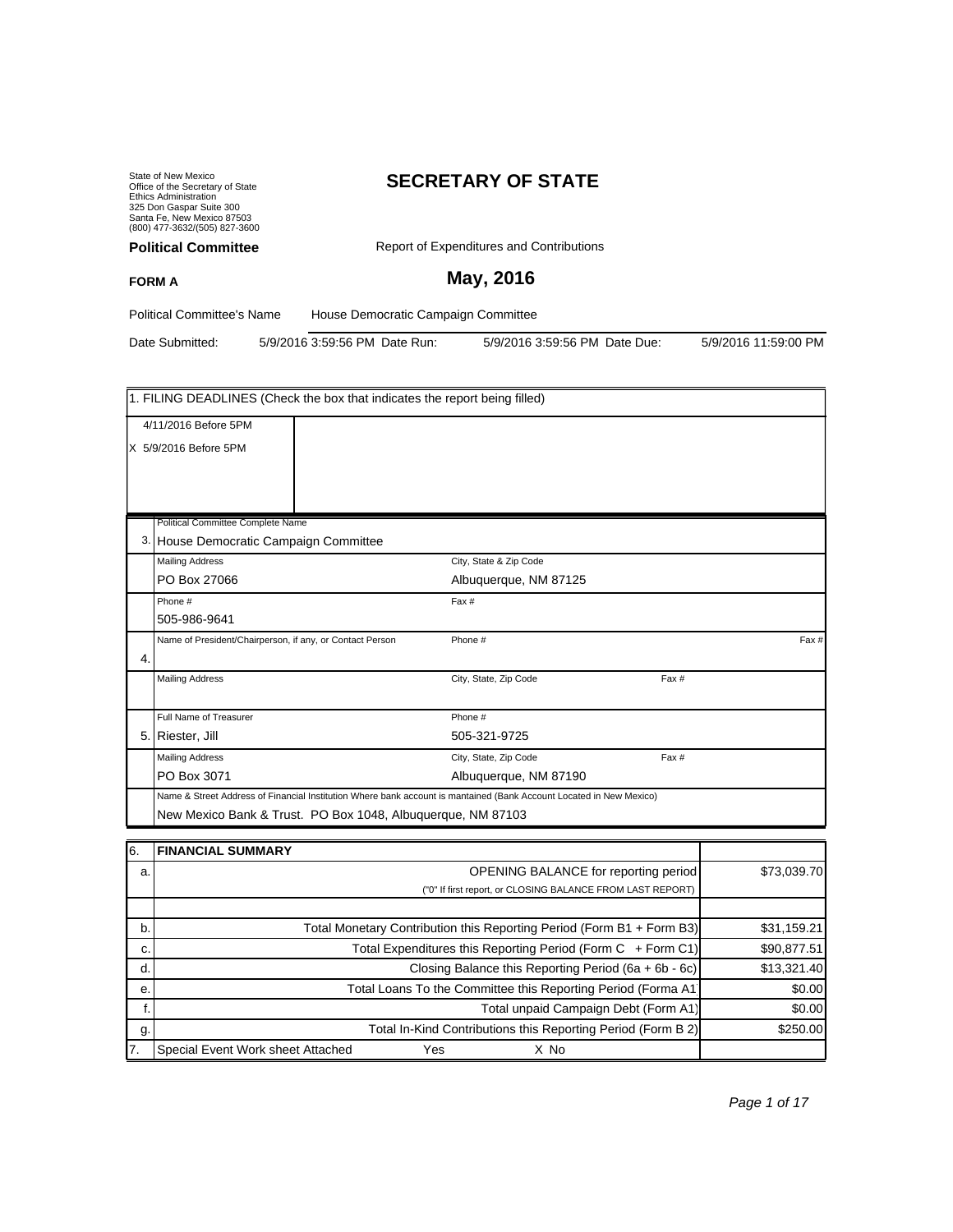**Campaign Reporting Act**

**Ethics Administration**

**Report of Expenditures and Contributions May, 2016** 

Political Committee's Name House Democratic Campaign Committee

| Date Submitted:               | 5/9/2016 3:59:56 PM Date Run: | 5/9/2016 3:59:56 PM Date Due: | 5/9/2016 11:59:00 PM |
|-------------------------------|-------------------------------|-------------------------------|----------------------|
| 1. TOTAL DEBT CARRIED FORWARD |                               |                               | \$0.00               |
| 2. TOTAL LOAN CONTRIBUTIONS   |                               |                               | \$0.00               |
| 3. TOTAL DEBT PAID            |                               |                               | \$0.00               |
| 4. TOTAL LOANS FORGIVEN       |                               |                               | \$0.00               |
| <b>5. ITOTAL UNPAID DEBT</b>  |                               |                               | \$0.00               |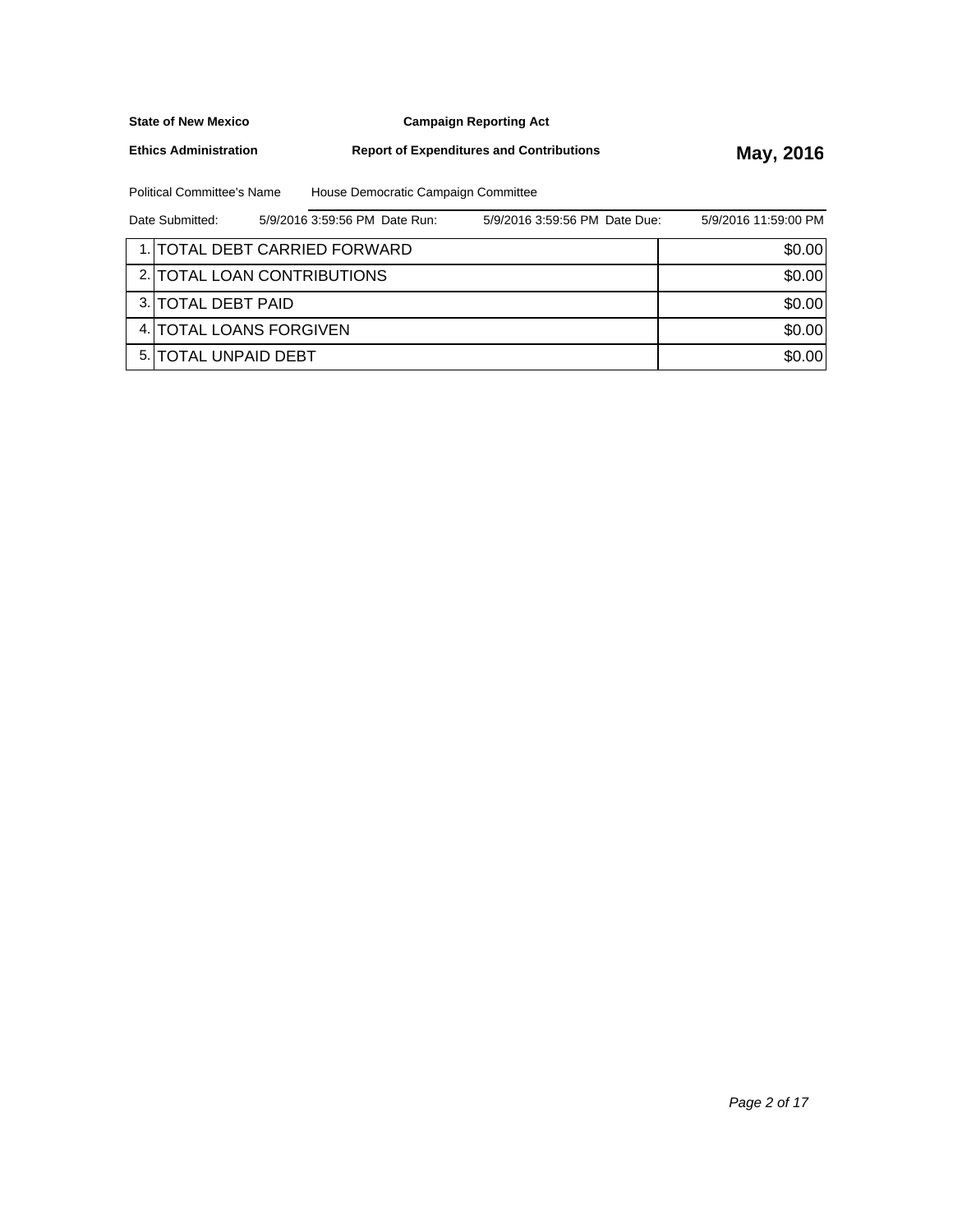**Campaign Reporting Act**

**Ethics Administration**

**Report of Expenditures and Contributions May, 2016**

### **FORM B 1**

### **MONETARY CONTRIBUTIONS**

Political Committee's Name House Democratic Campaign Committee

Date Submitted: 5/9/2016 3:59:56 PM Date Run: 5/9/2016 3:59:56 PM Date Due: 5/9/2016 11:59:00 PM

| <b>DATE</b> | <b>NAME and ADDRESS of CONTRIBUTOR</b>                                                         | <b>OCCUPATION</b><br>(of any contributor who makes a | <b>AMOUNT</b> |
|-------------|------------------------------------------------------------------------------------------------|------------------------------------------------------|---------------|
|             |                                                                                                | contribution of \$250 or more in an<br>election)     |               |
|             | 5/2/2016 Kristina Fisher - 1608 Camino La Canada, Santa Fe Nonprofit Director<br>NM 87501-2325 |                                                      | \$25.00       |
|             | 5/2/2016 John Tansey - 4224 Indian Springs Dr NE,<br>Albuquerque NM 87109-1912                 | Architect                                            | \$50.00       |
|             | 5/2/2016 Michael Loughrey - 5115 Sunningdale Ave NE,<br>Albuquerque NM 87110-5851              | Retired                                              | \$25.00       |
|             | 5/2/2016 Patricia Puckett - 2000 Wyoming Ave, Las Cruces<br>NM 88001-5818                      |                                                      | \$100.00      |
|             | 5/2/2016 Thomas Harmon - 1112 La Font Rd SW,<br>Albuquerque NM 87105-3797                      | Director                                             | \$100.00      |
|             | 5/2/2016 G. Cameron Duncan - PO Box 836, Tesuque NM<br>87574-0836                              | Retired                                              | \$500.00      |
|             | 5/2/2016 Gerald Stiebel - 3716 Old Santa Fe Trl, Santa Fe<br>NM 87505-4573                     | Art Dealer                                           | \$300.00      |
|             | 5/2/2016 Tisha Le Rose - 13501 McCall Ct NE, Albuquerque<br>NM 87123-1847                      | Accountant                                           | \$5.00        |
|             | 5/2/2016 Ronald Pinnick - 13045 Canyon Vista Rd, Las<br>Cruces NM 88011-9355                   |                                                      | \$25.00       |
|             | 5/2/2016 Emerson Morrow - 4670 Riverwood Rd, Las Cruces<br>NM 88007-4519                       | Sales Associate                                      | \$25.00       |
|             | 5/2/2016 David Smith - 705 Camino Ocaso Del Sol, Santa Fe<br>NM 87505-6605                     | Executive Director                                   | \$10.00       |
|             | 5/2/2016 Daniel Metzger - 1248 Vallecita Dr, Santa Fe NM<br>87501-8803                         | Retired                                              | \$50.00       |
|             | 5/2/2016 Michael Burgan - 3232 La Avenida De San Marcos,<br>Santa Fe NM 87507-9250             | Writer                                               | \$10.00       |
|             | 5/2/2016 Shalom Bond - 1406 Gold Ave SE, Albuquerque NM<br>87106-4804                          | <b>Career Development Facilitator</b>                | \$10.00       |
|             | 5/2/2016 Shalom Bond - 1406 Gold Ave SE, Albuquerque NM<br>87106-4804                          | Career Development Facilitator                       | \$10.00       |
|             | 5/2/2016 Roberto Chene - 1112 Calle Del Ranchero NE,<br>Albuquerque NM 87106-1906              | <b>Intercultural Consultant</b>                      | \$50.00       |
|             | 5/2/2016 Gilberto Ocanas - 220 Belvidere Dr. San Antonio TX<br>78212-2001                      | Senior Advisor                                       | \$250.00      |
|             | 5/2/2016 Linda Stanford - 2741 Herradura Rd, Santa Fe NM<br>87505-6808                         | Retired                                              | \$50.00       |
|             | 5/2/2016 Sandra Garriott-Stejskal - 520 Slate Ave NW,<br>Albuquerque NM 87102-2157             | Retired                                              | \$10.00       |
|             | 5/2/2016 Sandra Haug - 22 Cerro Del Alamo, Santa Fe NM<br>87507-4249                           | Retired                                              | \$25.00       |

Page 3 of 17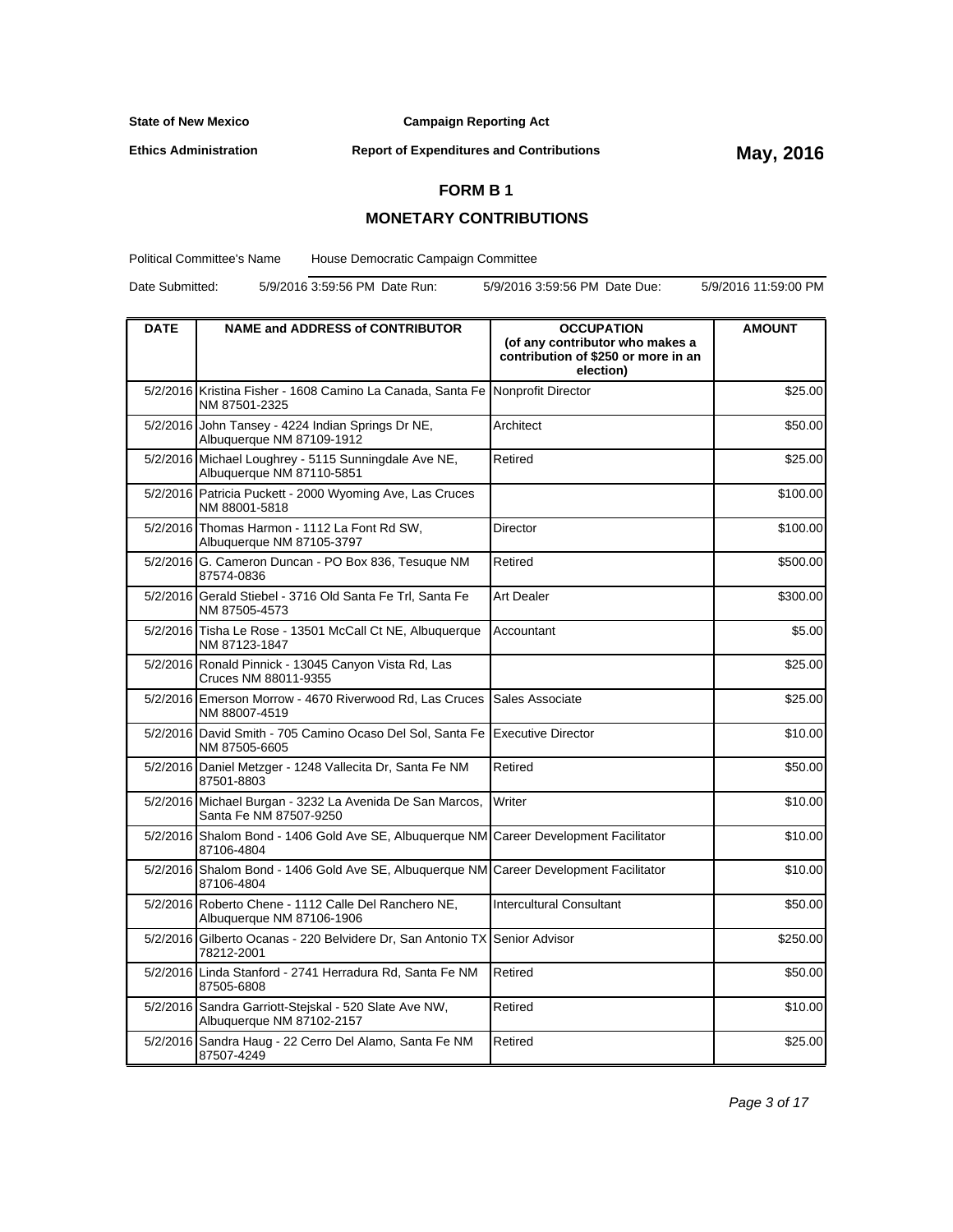**State of New Mexico**

**Ethics Administration**

# **Report of Expenditures and Contributions May, 2016**

|          | 5/2/2016 Sandra Garriott-Stejskal - 520 Slate Ave NW,<br>Albuquerque NM 87102-2157           | Retired                                       | \$10.00    |
|----------|----------------------------------------------------------------------------------------------|-----------------------------------------------|------------|
|          | 5/2/2016 David Garcia - 300-2 McCombs Rd, Chaparral NM<br>88081-7926                         | Commissioner                                  | \$75.00    |
|          | 5/2/2016 M Adelicia McGarry - 400 Trout Rd, Elephant Butte<br>NM 87935                       | Retired                                       | \$5.00     |
|          | 5/2/2016 Margaret Connealy - 801 14th St NW, Albuquerque<br>NM 87104-1327                    | Retired                                       | \$10.00    |
|          | 5/2/2016 Monica Espinosa - 501 Hermosa Dr SE,<br>Albuquerque NM 87108-2666                   | Retired                                       | \$25.00    |
|          | 5/2/2016 Kathleen M Mezoff - 508 Cabezon Ct, Gallup NM<br>87301-4558                         | Retired                                       | \$25.00    |
|          | 5/2/2016 Richard Beal - 7 Paseo Vis, Santa Fe NM 87508-<br>8148                              | Retired                                       | \$25.00    |
|          | 5/2/2016 Lorraine Upton - 3 Herrada Way, Santa Fe NM<br>87508-8206                           | Retired                                       | \$10.00    |
|          | 5/2/2016 Lorraine Upton - 3 Herrada Way, Santa Fe NM<br>87508-8206                           | Retired                                       | \$10.00    |
|          | 5/2/2016 Elisabeth Anne Manning - 7741 Cedar Canyon Rd<br>NE, Albuquerque NM 87122-1628      | Retired                                       | \$25.00    |
|          | 5/2/2016 Patricia Bauman - 2040 S St NW, Washington DC<br>20009-7124                         | Executive                                     | \$1,000.00 |
|          | 5/2/2016 Anne Gonzales - 1325 Park Ave SW, Albuquerque<br>NM 87102-2870                      | Retired                                       | \$50.00    |
|          | 5/2/2016 Anne Gonzales - 1325 Park Ave SW, Albuquerque<br>NM 87102-2870                      | Retired                                       | \$50.00    |
|          | 5/2/2016 Melissa Epple - 20 Village Ln, Santa Fe NM 87505-<br>9368                           | <b>Healthcare Practitioner</b>                | \$10.00    |
|          | 5/2/2016 Richard Buffler - 11 Juan de Gabaldon Tro, Santa<br>Fe NM 87506                     | Retired                                       | \$25.00    |
|          | 5/2/2016 Richard Deichsel - 508 14th St NW, Albuquerque<br>NM 87104-1322                     | Lead Supervisor for School Crossing<br>Guards | \$25.00    |
|          | 5/2/2016 Richard Deichsel - 508 14th St NW, Albuquerque<br>NM 87104-1322                     | Lead Supervisor for School Crossing<br>Guards | \$25.00    |
|          | 5/2/2016 Robert Everett - 705 Pinon Dr, Santa Fe NM 87501-<br>1337                           | Digital Imagist                               | \$25.00    |
|          | 5/2/2016 Shirley Klinghoffer - 21 Brahma Ln, Santa Fe NM<br>87506-7920                       | Artist/Activist/Community Organizer           | \$25.00    |
|          | 5/2/2016 Sommer Smith - 318 12th St NW, Albuquerque NM<br>87102-1818                         | <b>Communications Director</b>                | \$15.00    |
|          | 5/2/2016 Sommer Smith - 318 12th St NW, Albuquerque NM Communications Director<br>87102-1818 |                                               | \$15.00    |
|          | 5/2/2016 Arvid Lundy - 27 Blue Jay Dr, Santa Fe NM 87506-<br>8509                            | Retired                                       | \$15.00    |
| 5/2/2016 | Isolde Wait - 48 Bonanza Creek Rd, Santa Fe NM<br>87508-8040                                 | Retired                                       | \$25.00    |
|          | 5/2/2016 Herbert Thomas - 222 Artist Rd, Santa Fe NM<br>87501-1910                           | Retired                                       | \$50.00    |
|          | 5/2/2016 Herbert Thomas - 222 Artist Rd, Santa Fe NM<br>87501-1910                           | Retired                                       | \$50.00    |
|          | 5/2/2016 Stuart Flavell - 7728 McKnight Ave NE,<br>Albuquerque NM 87110-5534                 | Retired                                       | \$20.00    |
|          | 5/1/2016 Jane Pedersen - 550 Camino Del Monte Sol, Santa<br>Fe NM 87505-2828                 | Retired                                       | \$100.00   |

Page 4 of 17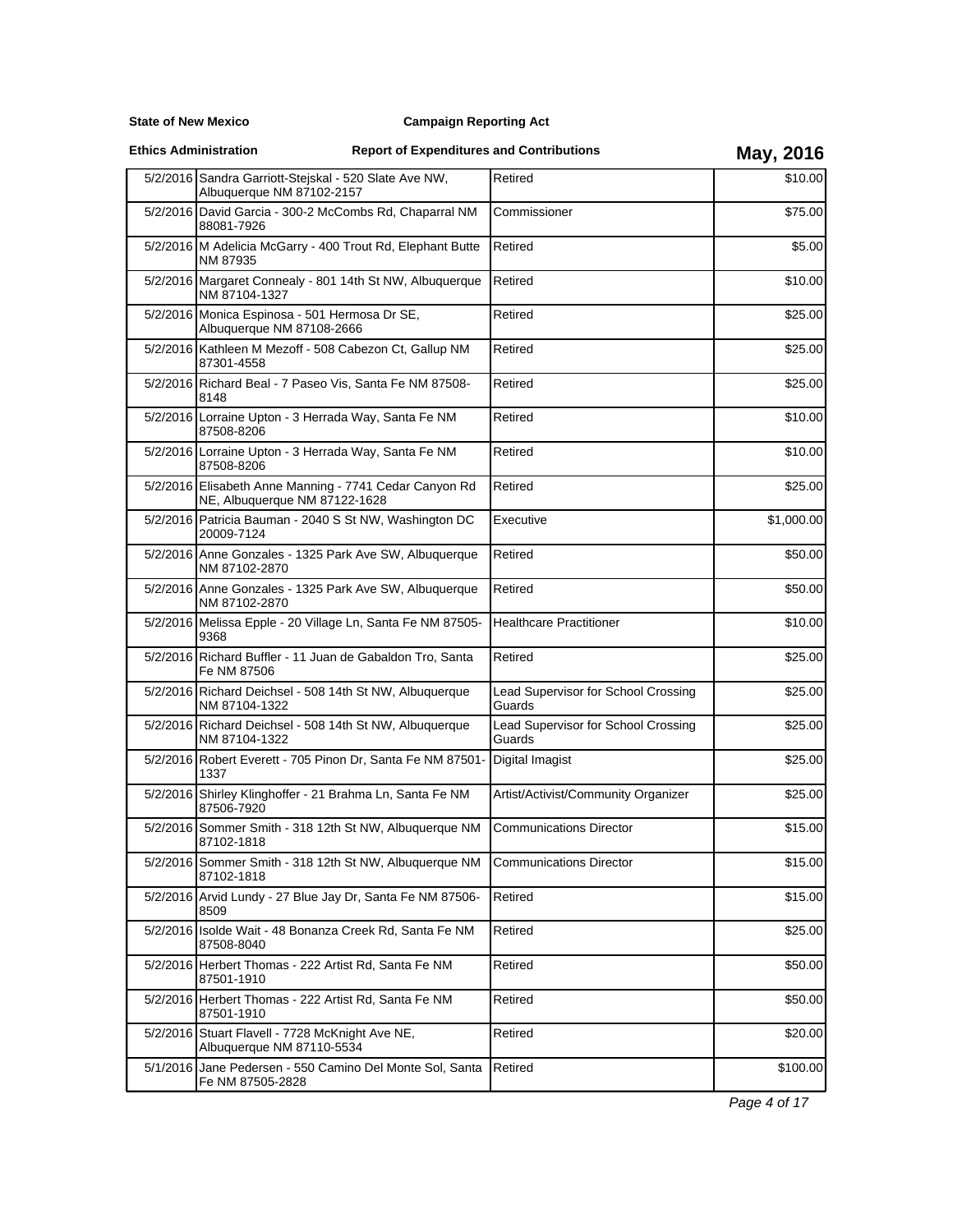### **Campaign Reporting Act**

**Ethics Administration**

# **Report of Expenditures and Contributions May, 2016**

|           | 5/1/2016 John King - 119 Country Hill Dr, Russellville AL<br>35654-6005              | <b>Endodontist Officer USPHS</b>                 | \$25.00  |
|-----------|--------------------------------------------------------------------------------------|--------------------------------------------------|----------|
|           | 5/1/2016 Patricia Brown - 17713 US 84/285, Santa Fe NM<br>87506-2668                 | Psychologist                                     | \$54.00  |
|           | 5/1/2016 Sharon Reesee - 1625 Thunderbird St, Las Cruces<br>NM 88011-4967            | Retired                                          | \$25.00  |
|           | 5/1/2016 Melodie Marnell - 1212 Avenida Del Sumbre,<br>Roswell NM 88203-2602         | Teacher                                          | \$10.00  |
|           | 5/1/2016 Barak Wolff - 28 Harriets Rd, Santa Fe NM 87506-<br>0022                    | <b>Public Health Advocate</b>                    | \$50.00  |
|           | 5/1/2016 Sandra Fitzpatrick - PO Box 180, Tesuque NM<br>87574-0180                   | Retired                                          | \$200.00 |
|           | 4/30/2016 Bibiji Kaur - 50 East Foothills Blvd, Third Floor,<br>Albuquerque NM 87108 | Minister and Counselor                           | \$25.00  |
|           | 4/30/2016 William Syme - 6104 Bluebird Ln NE, Albuquerque<br>NM 87122-1818           | Physician                                        | \$50.00  |
|           | 4/30/2016 Raquel Casillas - 79 Old San Marcos Trl, Santa Fe<br>NM 87508-6675         | <b>Environmental Architecture</b>                | \$25.00  |
|           | 4/30/2016 Elizabeth Dyer - 3904 Camino De La Sierra NE,<br>Albuquerque NM 87111-4306 | <b>Nurse Anesthetist</b>                         | \$100.00 |
|           | 4/30/2016 Margaret Roberts - 520 Hermosa Dr SE,<br>Albuquerque NM 87108-2667         | Physician                                        | \$10.00  |
|           | 4/30/2016 Sarah Manges - 369 Montezuma Ave, Santa Fe NM<br>87501-2835                | Not Employed                                     | \$25.00  |
|           | 4/30/2016 George Goedecke - PO Box 1300, Mesilla Park NM<br>88047-1300               | Physicist                                        | \$50.00  |
|           | 4/30/2016 Michael Zagone - 4909 Paseo Del Rey NW,<br>Albuquerque NM 87120-1033       | Retired                                          | \$10.00  |
|           | 4/30/2016 Michael Silos - 7128 Brindisi PI NW, Albuquerque<br>NM 87114-1332          | Retired                                          | \$15.00  |
|           | 4/30/2016 Gunnar Plake - 427 San Antonio St, Santa Fe NM<br>87505-2846               | <b>Real Estate</b>                               | \$100.00 |
|           | 4/30/2016 Mona Corcoran Sherrell - 728 Valverde Dr SE,<br>Albuquerque NM 87108-3468  | Retired                                          | \$50.00  |
|           | 4/30/2016 Scotti Romberg - 9512 Bent Rd NE, Albuquerque<br>NM 87109-6391             | Interior Designer                                | \$10.00  |
|           | 4/30/2016 Lynn Lee - 369 Montezuma Ave, Santa Fe NM<br>87501-2835                    | Not Employed                                     | \$30.00  |
|           | 4/30/2016 Brian Harmeyer - 24 Avenida De La Paz, Lamy NM<br>87540-9654               | Retired                                          | \$10.00  |
|           | 4/30/2016 Mary Gibson - 11704 Terra Bella Ln SE,<br>Albuquerque NM 87123-4527        | Retired                                          | \$10.00  |
|           | 4/29/2016 Wendy Foxworth - 372 La Chamisal Ln NW, Los<br>Ranchos NM 87107-6253       | Foxworth Institute for Relationship<br>Education | \$25.00  |
| 4/29/2016 | Cheryl Solomon - 1512 Eagle Ridge Rd NE,<br>Albuquerque NM 87122-1155                | Retired                                          | \$50.00  |
|           | 4/29/2016 Loretta Rothstein - P. O. Box 40172, Albuquerque<br>NM 87196               | Retired                                          | \$35.00  |
|           | 4/29/2016 Jane Pedersen - 550 Camino Del Monte Sol, Santa<br>Fe NM 87505-2828        | Retired                                          | \$100.00 |
|           | 4/29/2016 Dana Roth - 14 Perdiz Canyon Rd, Placitas NM<br>87043-8738                 | Office Manager                                   | \$10.00  |
|           | 4/29/2016 Susan Yanda - 847 E Palace Ave, Santa Fe NM<br>87501-2256                  | <b>Retired Teacher</b>                           | \$10.00  |
|           |                                                                                      |                                                  |          |

Page 5 of 17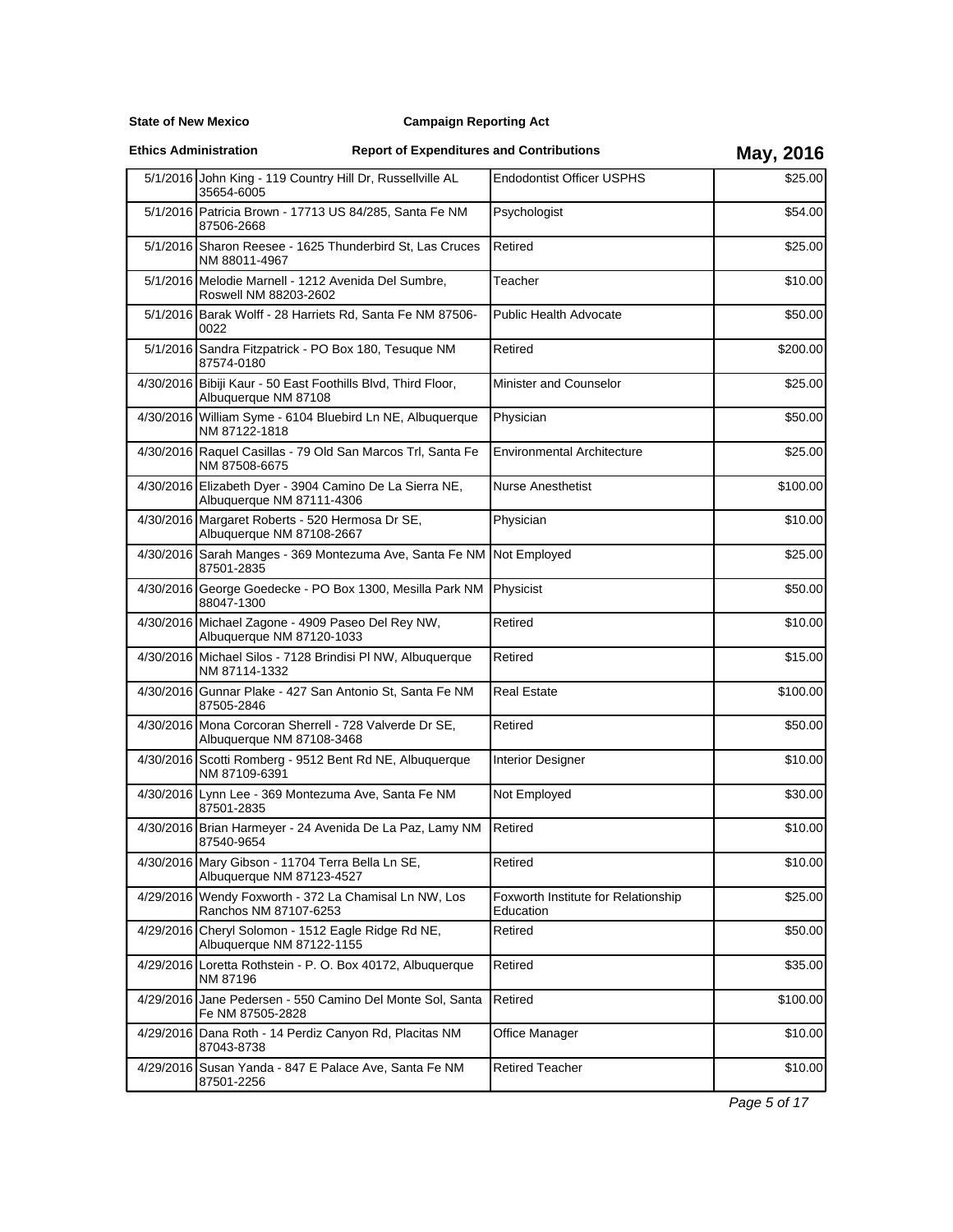**State of New Mexico**

**Ethics Administration**

# **Report of Expenditures and Contributions May, 2016**

|           | 4/29/2016 Sandra Buffett - 402 15th St SW, Albuquerque NM<br>87104-1002            | Consultant                 | \$100.00 |
|-----------|------------------------------------------------------------------------------------|----------------------------|----------|
|           | 4/29/2016 Susan Yanda - 847 E Palace Ave, Santa Fe NM<br>87501-2256                | <b>Retired Teacher</b>     | \$10.00  |
|           | 4/29/2016 Karl Kiser - PO Box 3431, Albuquerque NM 87190-<br>3431                  | Retired                    | \$50.00  |
|           | 4/29/2016 Thomas Hirons - 3448 Via Janna, Santa Fe NM<br>87507-9613                | Engineer                   | \$25.00  |
|           | 4/29/2016 Mary Lynn Hansel - 5604 Sandoval Dr NE, Rio<br>Rancho NM 87144-5206      | Author                     | \$25.00  |
|           | 4/29/2016 Garry Brown - PO Box 458, High Rolls Mountain<br>Park NM 88325-0458      | Retired                    | \$50.00  |
|           | 4/29/2016 Billy Garrett - 6805 Cottontail Ln, Las Cruces NM<br>88005-8611          | <b>County Commissioner</b> | \$250.00 |
|           | 4/29/2016 Katherine Bensusen - 11 Reyna Rd, El Prado NM<br>87529-5040              | Retired                    | \$10.00  |
|           | 4/29/2016 John Bloom - 5620 Real Del Norte, Las Cruces NM<br>88012-7268            | Historian                  | \$50.00  |
|           | 4/29/2016 Jan Unna - 1719 Callejon Cordelia, Santa Fe NM<br>87501-2309             | Therapist                  | \$25.00  |
|           | 4/29/2016 Scotti Romberg - 9512 Bent Rd NE, Albuquerque<br>NM 87109-6391           | Interior Designer          | \$20.00  |
|           | 4/29/2016 Felicie Regnier - 530 Montclaire Dr SE,<br>Albuquerque NM 87108-3349     | Homemaker                  | \$100.00 |
|           | 4/28/2016 Everett Frost - 617 E 17th Ln, Portales NM 88130-<br>9204                | Retired                    | \$250.00 |
|           | 4/28/2016 David Barnaby - 1808 Morningrise PI SE,<br>Albuquerque NM 87108-4520     | <b>System Engineer</b>     | \$100.00 |
|           | 4/28/2016 Thomas Jameson - 6 Lebanon Arc, Las Cruces NM<br>88005-3749              | Retired                    | \$50.00  |
|           | 4/28/2016 William Berman - 169 State Road 503, Santa Fe<br>NM 87506-9780           | Sales Coordinator          | \$100.00 |
|           | 4/28/2016 Marcia Wilson - 112 Del Rio Dr, Santa Fe NM<br>87501-2397                | Attorney                   | \$100.00 |
|           | 4/28/2016 Ouida MacGregor - 2319 Calle Camarico, Santa Fe<br>NM 87505-5769         | Retired                    | \$250.00 |
|           | 4/28/2016 Edmund Merchant - 106 Camino Encantado, Santa<br>Fe NM 87501-1040        | Chairman                   | \$40.00  |
|           | 4/27/2016 Jene Moseley - 10 Bar 6 Dr, Silver City NM 88061-<br>9216                | Retired                    | \$25.00  |
|           | 4/26/2016 Susan Bell - PO Box 31295, Santa Fe NM 87594-<br>1295                    | Designer                   | \$50.00  |
| 4/26/2016 | Mary Margaret Davidson - 2880 Teresita St, Las<br>Cruces NM 88005-3893             | Retired                    | \$25.00  |
|           | 4/26/2016 Bob Blackwood - 8005 Basalt Ave NW, Albuquerque Retired<br>NM 87120-6527 |                            | \$10.00  |
|           | 4/26/2016 Adam Sandler - 13513 Skyline Rd NE, Albuquerque<br>NM 87123-2166         | Not Employed               | \$10.00  |
|           | 4/26/2016 Meredith Dixon - 1428 Stagecoach Ln SE,<br>Albuquerque NM 87123-4429     | Campaign Finance           | \$3.00   |
|           | 4/26/2016 Meredith Dixon - 1428 Stagecoach Ln SE,<br>Albuquerque NM 87123-4429     | Campaign Finance           | \$3.00   |
|           | 4/26/2016 Garry Brown - PO Box 458, High Rolls Mountain<br>Park NM 88325-0458      | Retired                    | \$50.00  |
|           |                                                                                    |                            |          |

Page 6 of 17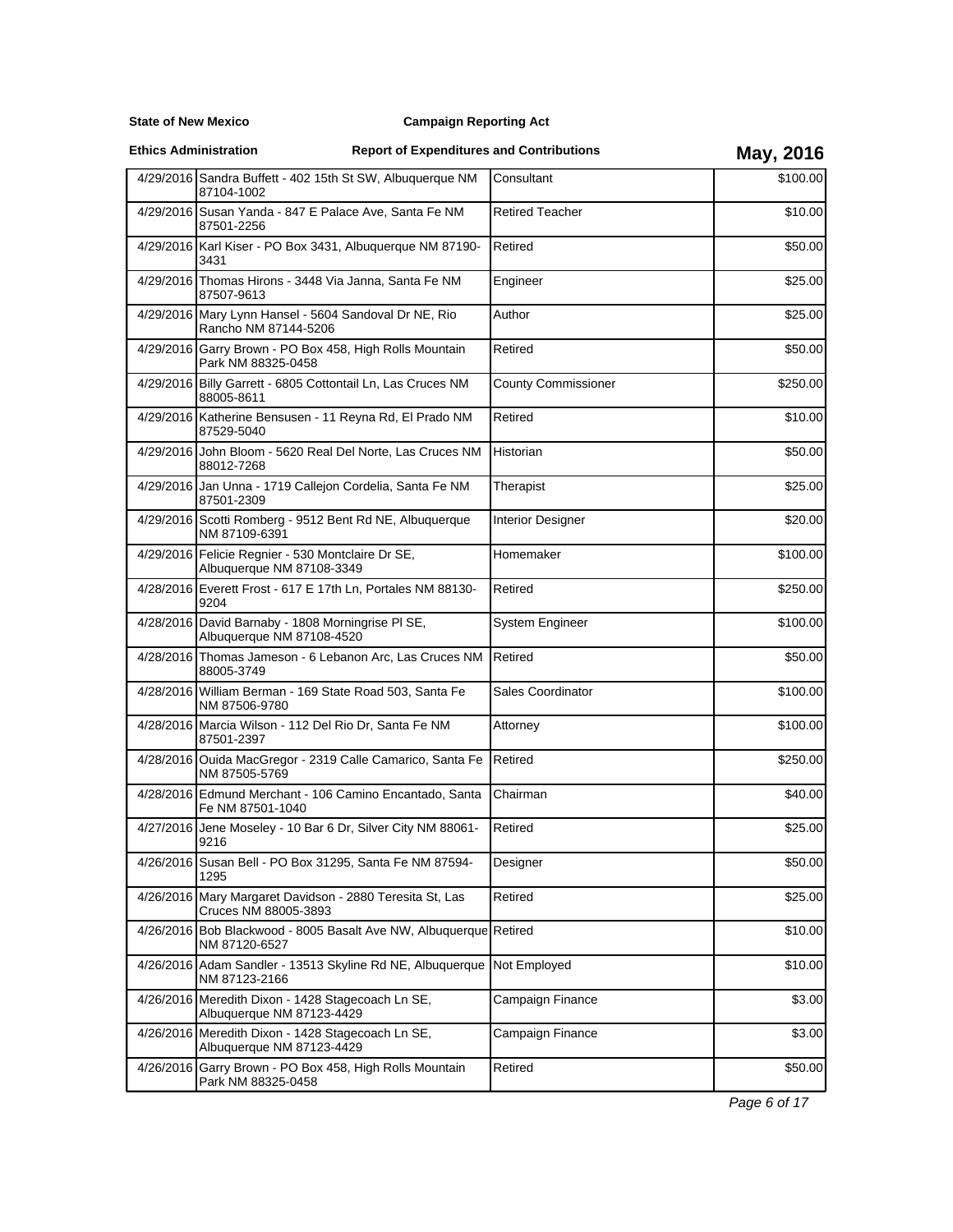### **Campaign Reporting Act**

**Ethics Administration**

|           | 4/26/2016 Jack Clark - 16 Lime Kiln Rd, Lamy NM 87540-9673 Retired                                  |                                         | \$25.00    |
|-----------|-----------------------------------------------------------------------------------------------------|-----------------------------------------|------------|
|           | 4/25/2016 Laura Burns - 466 Priestly Rd, Corrales NM 87048-<br>9330                                 | Program Coordinator                     | \$3.00     |
|           | 4/25/2016 Stephen Ward - 2909 N Harrison St, Arlington VA<br>22207-1556                             | Government Affairs                      | \$100.00   |
|           | 4/25/2016 Charles Campbell - 555 La Melodia Dr. Las Cruces<br>NM 88011-7051                         | Retired                                 | \$50.00    |
|           | 4/21/2016 Gill Sorg - 1140 Hermosillo Dr, Las Cruces NM<br>88005-1191                               | <b>City Councilor</b>                   | \$25.00    |
|           | 4/21/2016 Rebecca Galves - 855 Cedardale Dr, Las Cruces<br>NM 88005-1265                            | Program Manager                         | \$50.00    |
|           | 4/20/2016 Tony Lazorko - PO Box 1056, Mesilla NM 88046-<br>1056                                     | Artist                                  | \$100.00   |
|           | 4/20/2016 Tony Lazorko - PO Box 1056, Mesilla NM 88046-<br>1056                                     | Artist                                  | \$25.00    |
|           | 4/20/2016 Emily Thomas - 913 Wilmoore Dr SE, Albuquerque<br>NM 87106-5107                           | Finance Assistant                       | \$18.00    |
|           | 4/20/2016 Isabel Slator - 901 Park Ave SW, Albuquerque NM<br>87102-7004                             | <b>Finance Assistant</b>                | \$9.07     |
|           | 4/20/2016 Brian Egolf - 165 Brownell Howland Rd, Santa Fe<br>NM 87501-8805                          | Attorney                                | \$93.00    |
|           | 4/20/2016 Peter Riva - PO Box 87, Gila NM 88038-0087                                                | Author                                  | \$16.67    |
|           | 4/20/2016 Shelley Oram - PO Box 428, Glorieta NM 87535-<br>0428                                     | Consultant                              | \$22.32    |
|           | 4/20/2016 Charlotte Taft - PO Box 428, Rowe NM 87562-0428                                           | Consultant                              | \$21.78    |
|           | 4/20/2016 Keegan King - 1613 Inez Dr NE, Albuquerque NM<br>87110-5527                               | Consultant                              | \$7.20     |
|           | 4/20/2016 Claire Weiner - 1415 Madrid red, Santa Fe NM<br>87505                                     | Retired                                 | \$23.17    |
|           | 4/19/2016 A. Lane Leckman - 521 Solano Dr NE, Albuquerque<br>NM 87108-1047                          | Retired                                 | \$100.00   |
|           | 4/19/2016 Peter Ossorio - 1251 Southridge Dr, Las Cruces<br>NM 88005-1139                           | Retired                                 | \$50.00    |
|           | 4/19/2016 Deon Hilger - 745 Calle del Resplandor, Santa Fe<br>NM 87505                              | Retired                                 | \$250.00   |
|           | 4/19/2016 Ironworkers Local 495 - 2524 Baylor Dr SE,<br>Albuquerque NM 87106-3207                   | Labor                                   | \$500.00   |
|           | 4/19/2016 Anaya Properties - PO Box 3565, Moriarty NM<br>87035-3565                                 |                                         | \$100.00   |
|           | 4/19/2016 Dorothy Gamble - 201 Vuelta Roble, Santa Fe NM<br>87501-1625                              | Retired                                 | \$25.00    |
| 4/19/2016 | Sarah Hunt - 601 Sunset St, Santa Fe NM 87501-<br>1195                                              |                                         | \$100.00   |
|           | 4/19/2016 Lawrence Parks - 1661 Crescent PI NW,<br>Washington DC 20009-4049                         | <b>External and Legislative Affairs</b> | \$500.00   |
|           | 4/19/2016 Sheet Metal Workers Local Union 49 - 2300 Buena<br>Vista Dr SE, Albuquerque NM 87106-4335 | Labor                                   | \$1,000.00 |
| 4/19/2016 | Carmon Steven - 608 W Yankie St, Silver City NM<br>88061-4944                                       | Retired                                 | \$10.00    |
|           | 4/19/2016 Martin Heinrich For Senate Inc. - PO Box 25763,<br>Albuquerque NM 87125-0763              | <b>Candidate Committee</b>              | \$5,400.00 |
|           |                                                                                                     |                                         |            |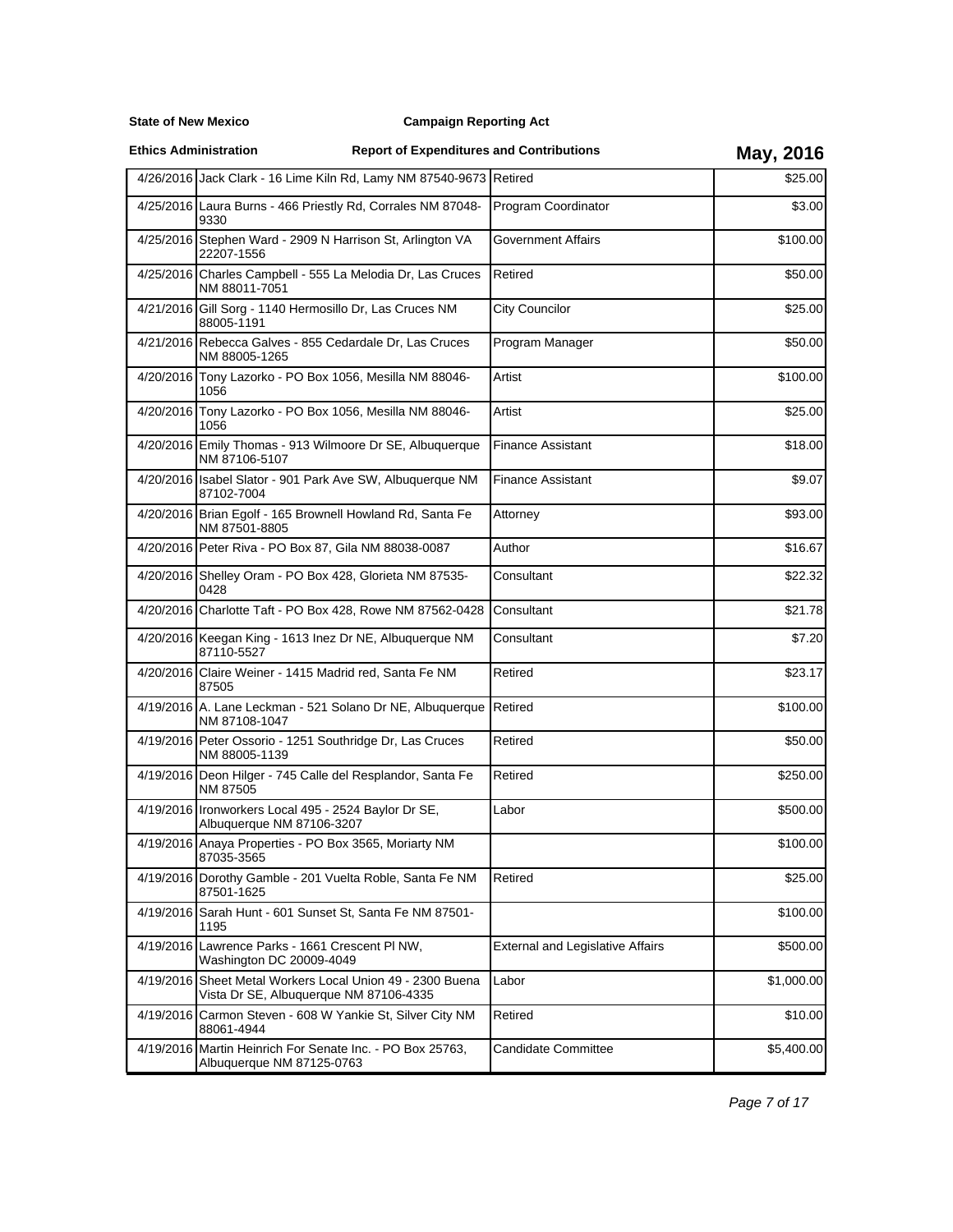### **Campaign Reporting Act**

**Ethics Administration**

|           | 4/19/2016 James McGreevy - 317 N St SW, Washington DC<br>20024-2903                | President/CEO              | \$250.00   |
|-----------|------------------------------------------------------------------------------------|----------------------------|------------|
|           | 4/19/2016 Susan Guillaume - 1579 Canyon Rd, Santa Fe NM<br>87501-6135              | Dance Instructor           | \$10.00    |
|           | 4/19/2016 Don Schreiber - 9610 US 64, Blanco NM 87412-<br>9740                     | Rancher                    | \$250.00   |
|           | 4/19/2016 Sara Schreiber - 2101 16th St NW, Washington DC<br>20009-6502            | <b>Managing Director</b>   | \$250.00   |
|           | 4/19/2016 Bryan Ortiz - 1750 Corcoran St NW, Washington<br>DC 20009-2406           | Consultant                 | \$250.00   |
|           | 4/19/2016 Whitney Potter - 1124 Fairmont St NW, Washington<br>DC 20009-5320        | Communications             | \$25.00    |
|           | 4/19/2016 Joseph Maestas - 2304 Calle Brocha, Santa Fe NM<br>87505-5272            | Land Management            | \$100.00   |
|           | 4/19/2016 Jonathan Goldstein - PO Box 401, Lyons CO 80540<br>$-0401$               | <b>Division Director</b>   | \$50.00    |
|           | 4/19/2016 Daniel Ritter - 1601 K St NW, Washington DC<br>20006-1682                | Attorney                   | \$500.00   |
|           | 4/19/2016 Diane Paolazzi - 2313 Callejon Hermosa santa fe,<br>Santa Fe NM 87505    | <b>Nurse Practitioner</b>  | \$25.00    |
|           | 4/19/2016 Gerald Shelton - 11617 Snowheights Blvd NE,<br>Albuquerque NM 87112-3157 | Retired                    | \$10.00    |
|           | 4/19/2016 Gerald Shelton - 11617 Snowheights Blvd NE,<br>Albuquerque NM 87112-3157 | Retired                    | \$10.00    |
|           | 4/19/2016 Paula Wood - 4707 Danube Dr NE, Albuquerque<br>NM 87111-2718             | Educator                   | \$10.00    |
|           | 4/18/2016 Ernesto Moralez - 1135 N Campo St, Las Cruces<br>NM 88001-3412           | Professor                  | \$10.00    |
|           | 4/15/2016 Michael Collins - 2111 11th St NW, Washington DC<br>20001-4095           | Government Relations       | \$250.00   |
|           | 4/15/2016 Paul Stokes - PO Box 218, Corrales NM 87048-<br>0228                     | <b>Electrical Engineer</b> | \$20.00    |
|           | 4/15/2016 Scotti Romberg - 9512 Bent Rd NE, Albuquerque<br>NM 87109-6391           | Interior Designer          | \$5.00     |
|           | 4/13/2016 Marilyn DePalma - PO Box 2833, Taos NM 87571                             | Retired                    | \$5.00     |
|           | 4/13/2016 Bernard Toon - 2515 Custis Rd, Arlington VA 22201<br>3937                | Consultant                 | \$500.00   |
|           | 4/13/2016 Joe Britton - 239 11th St SE, Washington DC 20003<br>-2102               | <b>Federal Employee</b>    | \$100.00   |
|           | 4/13/2016 Andrew Rosenberg - 2003 Glen Dr, Alexandria VA<br>22307-1138             | Government Relations       | \$100.00   |
|           | 4/13/2016 Victoria Ehly - 9900 Van Dorn St, Lincoln NE 68520<br>-9446              | Not Employed               | \$100.00   |
|           | 4/13/2016 Carol Pittman - PO Box 374, Datil NM 87821-0374                          | Retired                    | \$50.00    |
| 4/12/2016 | Gregory Bloom - 416 Iron Ave SE, Albuquerque NM<br>87102-3937                      | <b>Federal Employee</b>    | \$150.00   |
|           | 4/11/2016 Anthony Marks - PO Box 5682, Santa Fe NM 87502<br>-5682                  | Retired                    | \$5,000.00 |
|           | 4/11/2016 Kyle Wheeler - 1855 Los Pueblos St, Los Alamos<br>NM 87544-2676          | Retired                    | \$50.00    |
|           | 4/11/2016 Jayne Johnson - 48A Apache Plume Dr, Santa Fe<br>NM 87508-9324           | Retired                    | \$100.00   |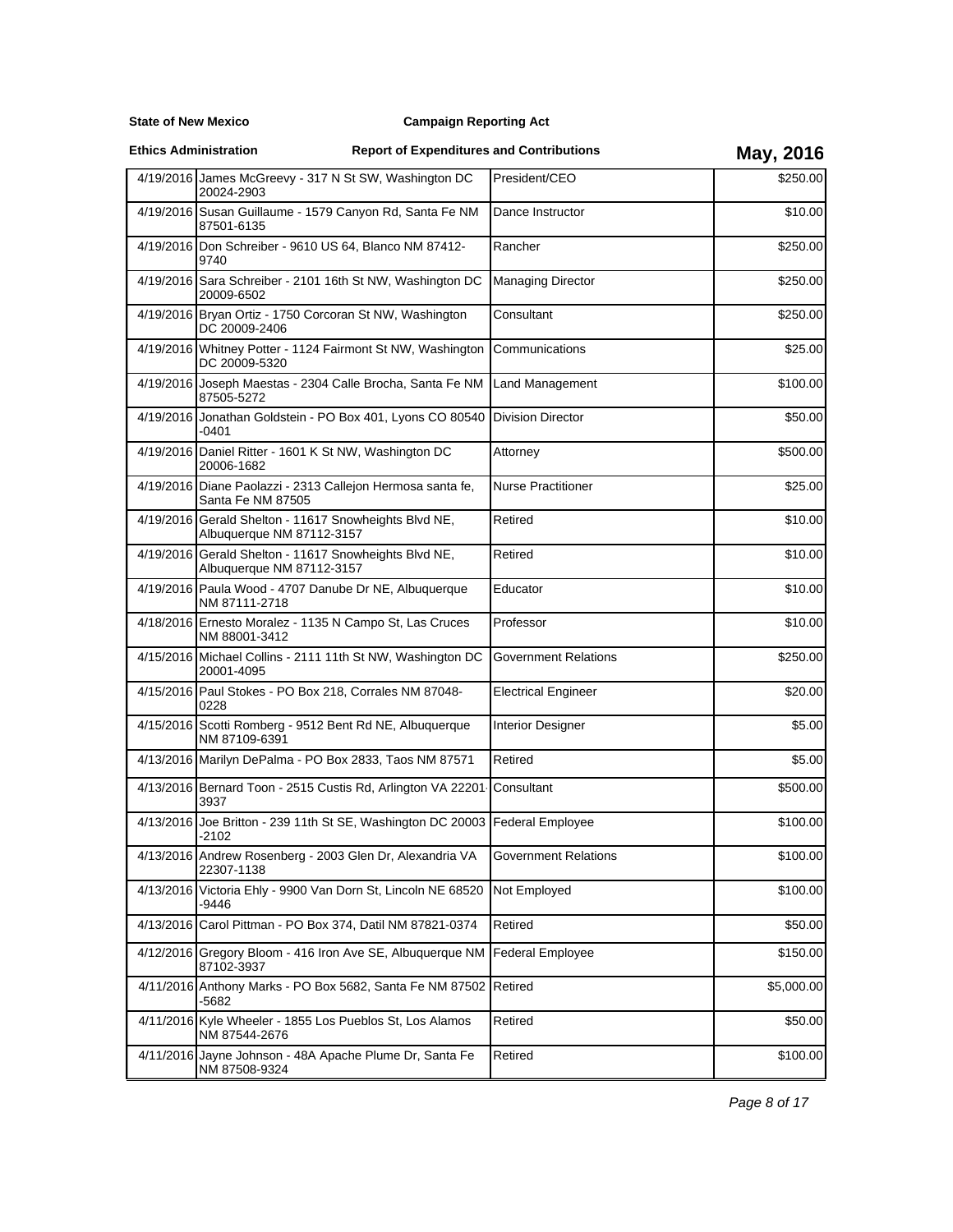### **Campaign Reporting Act**

**Ethics Administration**

# **Report of Expenditures and Contributions May, 2016**

| 4/11/2016 Michael McCally - 64 Lodge Trl, Santa Fe NM<br>87506-6903                         | Doctor/Author                | \$200.00 |
|---------------------------------------------------------------------------------------------|------------------------------|----------|
| 4/11/2016 Jonathan Eldredge - 1528 Richmond Dr NE,<br>Albuquerque NM 87106-1830             | Library Knowledge Consultant | \$50.00  |
| 4/11/2016 Janice Kando - PO Box 90, Corrales NM 87048-<br>0090                              | Physician                    | \$50.00  |
| 4/11/2016 Elynn Molina-Cowden - 5904 Prairie Night Ln NW,<br>Albuquerque NM 87120-3094      | Speech Language Psychologist | \$20.00  |
| 4/11/2016 Alahna Weller - 2 Cherokee Ln, Los Alamos NM<br>87544-3806                        | Retired                      | \$25.00  |
| 4/11/2016 Lynn Olson - 517 S Lead St, Deming NM 88030-<br>4532                              | Retired                      | \$25.00  |
| 4/11/2016 Committee to Elect Tanya Giddings - PO Box<br>65491, Albuquerque NM 87193-5491    | <b>Candidate Committee</b>   | \$100.00 |
| 4/11/2016 George Chandler - 1208 9th St, Los Alamos NM<br>87544-3111                        | Attorney                     | \$100.00 |
| 4/11/2016 Sandra Richardson - PO Box 91195, Albuquerque<br>NM 87199-1195                    | Retired                      | \$250.00 |
| 4/11/2016 Judy Crawford - 2132 Paseo Ponderosa, Santa Fe<br>NM 87501-6319                   | Board Member                 | \$25.00  |
| 4/11/2016 Sharon Gara - 1334 Vista Del Cerro, Las Cruces<br>NM 88007-8908                   |                              | \$25.00  |
| 4/11/2016 Baker Morrow - 1609 Morningside Dr NE,<br>Albuquerque NM 87110-5641               | Landscape Architect          | \$50.00  |
| 4/11/2016 Lynda Smith - 415 Moreno St, Las Vegas NM<br>87701-3703                           | Retired                      | \$10.00  |
| 4/11/2016 Sharon Woods - 302 Catron St, Santa Fe NM<br>87501-1806                           | CEO                          | \$500.00 |
| 4/11/2016 Pamela Hyde - 60 Balsa Rd, Santa Fe NM 87508-<br>8736                             | Retired                      | \$50.00  |
| 4/11/2016 Edward Borins - 671 Garcia St, Santa Fe NM 87505<br>-2857                         | <b>Retired</b>               | \$100.00 |
| 4/11/2016 Donald Wiviott - 12 San Rafael Dr, Santa Fe NM<br>87506-7529                      | Retired                      | \$100.00 |
| 4/11/2016 Geraldine Salazar - PO Box 2003, Santa Fe NM<br>87504-2003                        | <b>County Clerk</b>          | \$100.00 |
| 4/11/2016 Richard Lindahl - PO Box 9845, Santa Fe NM<br>87504-9845                          | Consultant                   | \$100.00 |
| 4/11/2016 Jeff Bingaman - 72 Arroyo Hondo Trail, Santa Fe<br>NM 87508                       | Retired                      | \$500.00 |
| 4/11/2016 Sally Rodgers - 1523 Arroyo Hondo Road, Santa Fe Writer<br>NM 84508               |                              | \$150.00 |
| 4/11/2016 William Sisneros - 15 Calle De Valle, Santa Fe NM<br>87505-6318                   | Advisor                      | \$250.00 |
| 4/11/2016 J.D. Bullington Government Relations LLC - PO<br>Box 9534, Santa Fe NM 87504-9534 | Government Relations         | \$300.00 |
| 4/11/2016 Paul Gibson - 4 Punta Del Cazador, Santa Fe NM<br>87506-7902                      |                              | \$100.00 |
| 4/11/2016 Barbara Deweever - 120 Huddleson St, Santa Fe<br>NM 87501-1728                    | Retired                      | \$150.00 |
| 4/11/2016 Kathleen Buckley - 887 Paseo Del Sur, Santa Fe<br>NM 87501-8837                   | Writer                       | \$500.00 |
| 4/11/2016 Mary Louise Williams - 135 County Road 84, Santa<br>Fe NM 87506-2061              | Retired                      | \$500.00 |

Page 9 of 17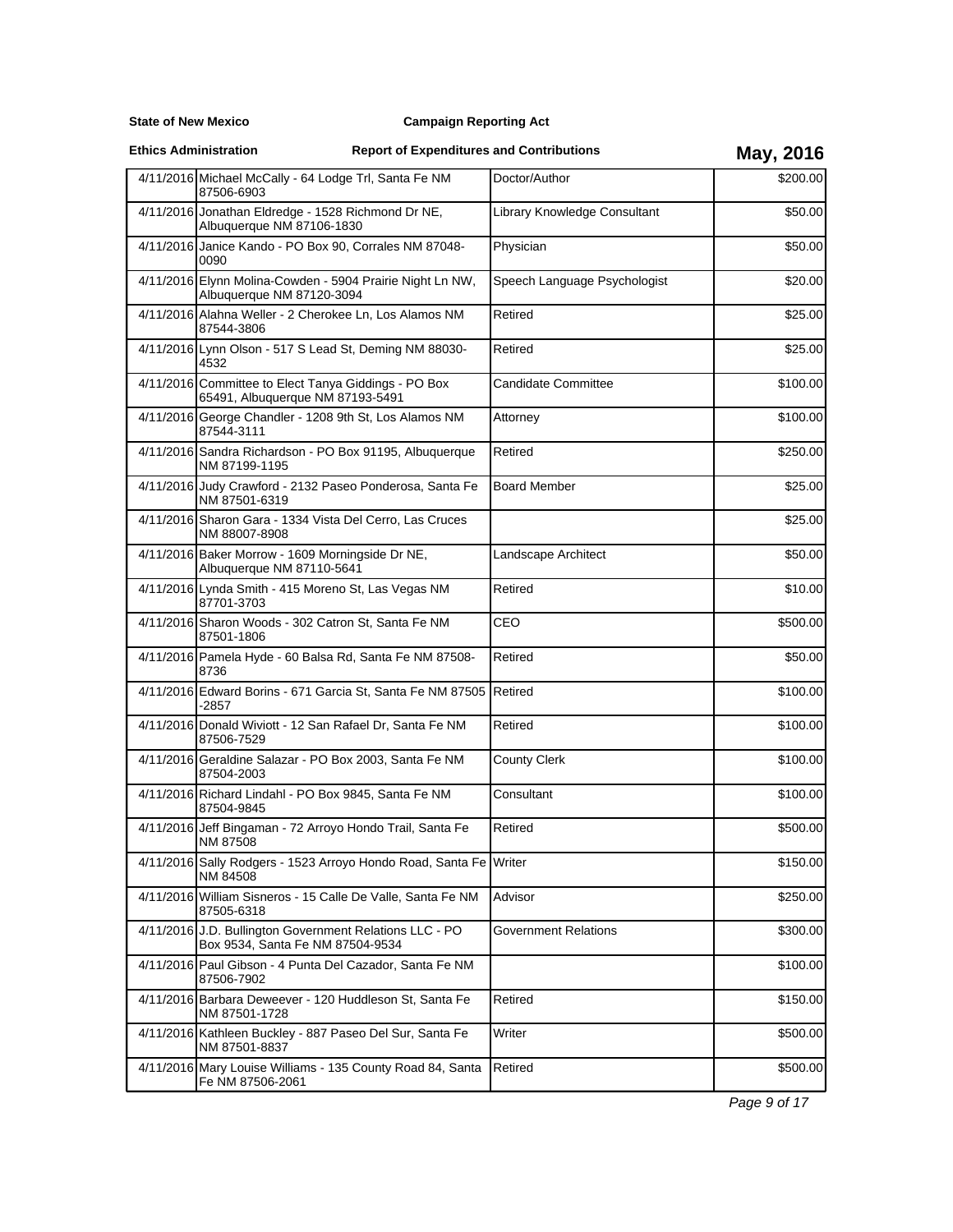**State of New Mexico**

### **Ethics Administration**

# **Report of Expenditures and Contributions May, 2016**

|          | 4/11/2016 Ruth Kovnat - 407 Camino Del Monte Sol, Santa Fe Retired<br>NM 87505-2805 |                             | \$200.00   |
|----------|-------------------------------------------------------------------------------------|-----------------------------|------------|
|          | 4/11/2016 Thomas Fitzgerald - 5 Mariano Rd, Santa Fe NM<br>87508-8787               | Realtor                     | \$250.00   |
|          | 4/11/2016 Ken Hughes - 2300 W Alameda St, Santa Fe NM<br>87507-9656                 | Clean Energy Specialist     | \$100.00   |
|          | 4/11/2016 Lynne Horning - 2029 Connecticut Ave NW,<br>Washington DC 20008-6142      | Retired                     | \$1,000.00 |
|          | 4/11/2016 Mary Kay Pera - 500 Rodeo Rd, Santa Fe NM<br>87505-6365                   | Retired                     | \$50.00    |
|          | 4/11/2016 Peggy Boon Howell - 6300 Torreon Dr NE,<br>Albuquerque NM 87109-3824      | Retired                     | \$250.00   |
|          | 4/11/2016 Adele Breech - PO Box 808, Portales NM 88130-<br>0808                     | Retired                     | \$50.00    |
|          | 4/11/2016 Kathryn Wissel - 226 Dartmouth Dr NE,<br>Albuquerque NM 87106-2114        | Attorney                    | \$100.00   |
|          | 4/11/2016 David Freedman - 10050 Los Cansados Rd NW,<br>Albuquerque NM 87114-1920   | Attorney                    | \$250.00   |
|          | 4/11/2016 Rosalie Heller - 301 El Viento St, Los Alamos NM<br>87544-2421            | Musician                    | \$150.00   |
|          | 4/9/2016 David Prescott - 1833 Cerros Colorados, Santa Fe<br>NM 87501-8360          | Retired                     | \$100.00   |
|          | 4/9/2016 David Herzog - 1401 Pennsylvania St NE,<br>Albuquerque NM 87110-7501       | <b>Skilled Trade</b>        | \$5.00     |
|          | 4/8/2016 Linda Meacher - 3 Second Mesa Dr, Placitas NM<br>87043-9402                | Scientist                   | \$20.00    |
|          | 4/8/2016 Ivy Stern - 648 Granada St, Santa Fe NM 87505-<br>8839                     | Retired                     | \$25.00    |
|          | 4/8/2016 Margaret Garrett - 2661 Chelsea Ln, Santa Fe NM<br>87505-6900              | <b>Retired Professor</b>    | \$25.00    |
|          | 4/8/2016 Debrianna Mansini - 2075 Calle Contento, Santa Fe<br>NM 87505-5407         | Actor                       | \$10.00    |
|          | 4/7/2016 Pam Pierce - 38 Calle Ventoso W, Santa Fe NM<br>87506-7732                 | Film Maker                  | \$100.00   |
|          | 4/7/2016 Charlotte Roybal - 27 Calle Varada, Santa Fe NM<br>87507-7615              | Self Employed               | \$200.00   |
|          | 4/7/2016 Sam Baca - 503 Hillside Ave, Santa Fe NM 87501-<br>2250                    | Program Director            | \$25.00    |
|          | 4/6/2016 William Tallman - 5909 Canyon Pointe Ct NE,<br>Albuquerque NM 87111-6609   | Retired                     | \$25.00    |
|          | 4/6/2016 John Scott - 166 Camino De San Francisco.<br>Placitas NM 87043-9330        | <b>Medical Business</b>     | \$100.00   |
| 4/6/2016 | Alix Bjorklund - 2000 Zozobra Ln, Santa Fe NM<br>87505-6100                         | Dr of Oriental Medicine     | \$25.00    |
|          | 4/6/2016 Patricia Romer - PO Box 23138, Santa Fe NM<br>87502-3138                   | Retired                     | \$100.00   |
|          | 4/6/2016 Patricia Romer - PO Box 23138, Santa Fe NM<br>87502-3138                   | Retired                     | \$100.00   |
|          | 4/6/2016 Maria Watson - 2A Camino Del Luna, Cloudcroft<br>NM 88317-9218             | Not Employed                | \$25.00    |
|          | 4/6/2016 Zahir Kaneyab - 11509 fairing ton way me,<br>Albuquerque NM 87111          | <b>Small Business Owner</b> | \$10.00    |
|          | 4/5/2016 Tricia Rosenberg - 300 Vistoso PI, Santa Fe NM<br>87501-1006               | Self Employed               | \$50.00    |

Page 10 of 17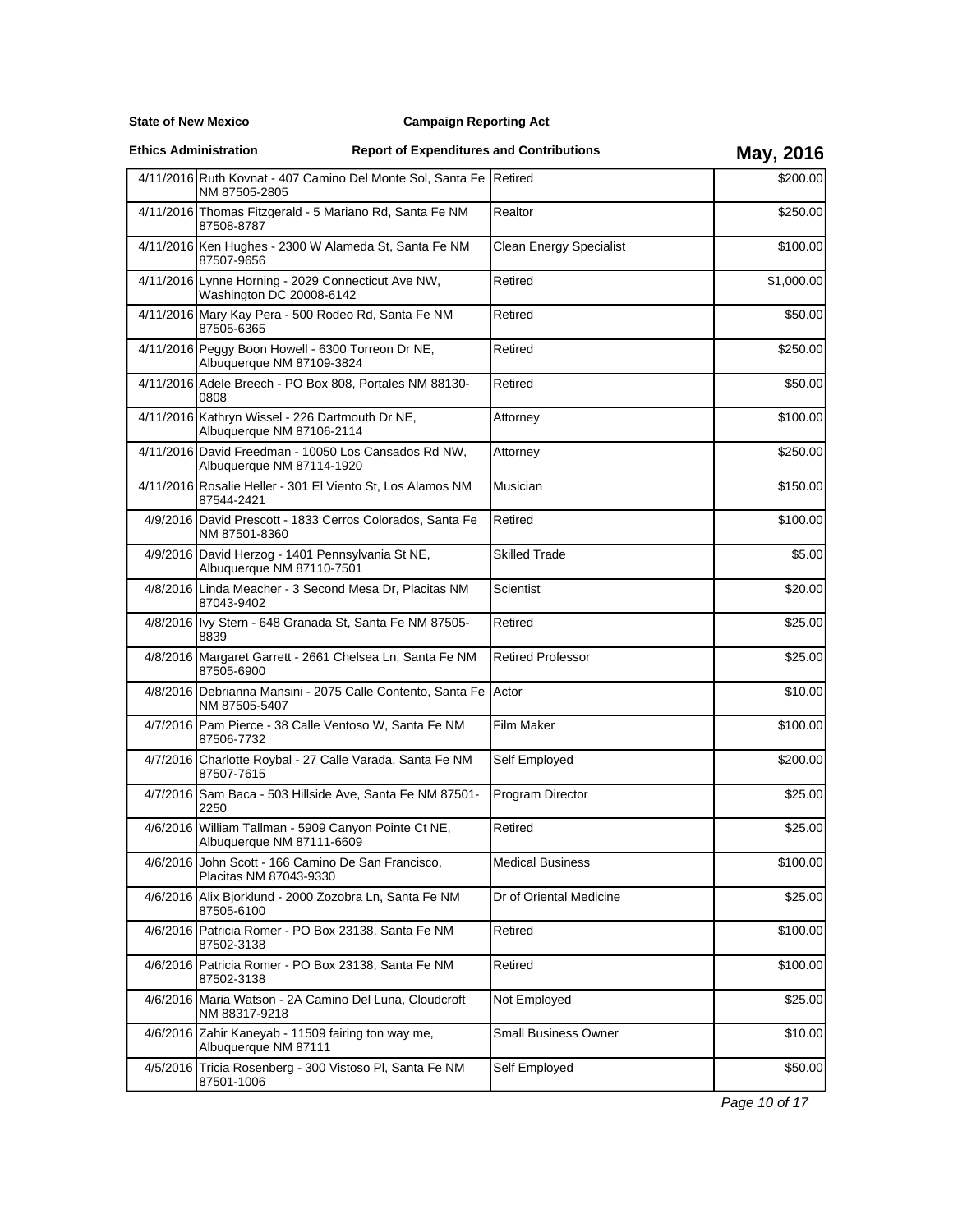### **Campaign Reporting Act**

| <b>Ethics Administration</b> |  |
|------------------------------|--|
|------------------------------|--|

|                                                                                  |                      | -- , ,      |
|----------------------------------------------------------------------------------|----------------------|-------------|
| 4/5/2016 Sam Baca - 503 Hillside Ave, Santa Fe NM 87501-<br>2250                 | Program Director     | \$25.00     |
| 4/5/2016 Mario Manzo - A10 HC 77, Ojo Caliente NM 87549-<br>9710                 | Retired              | \$15.00     |
| 4/5/2016 Jene Moseley - 10 Bar 6 Dr, Silver City NM 88061-<br>9216               | Retired              | \$25.00     |
| 4/5/2016 Jerry Saxton - 123 Juniper Rd, Placitas NM 87043-<br>9124               | <b>Retired</b>       | \$25.00     |
| 4/5/2016 Marjorie Miller-Engel - PO Box 5173, Santa Fe NM<br>87502-5173          | Foundation Executive | \$100.00    |
| 4/5/2016 David Propst - 607 Cedar St NE, Albuguerque NM<br>87106-4522            | Biologist            | \$50.00     |
| 4/5/2016 Chuck Sheldon - 10710 San Francisco Rd NE,<br>Albuquerque NM 87122-3406 | <b>Real Estate</b>   | \$50.00     |
| 4/5/2016 Harlan Flint - PO Box 6134, Santa Fe NM 87502-<br>6134                  | Retired              | \$100.00    |
| 4/5/2016 Sue Lessard - PO Box 5592, Santa Fe NM 87502-<br>5592                   | Not employed         | \$20.00     |
|                                                                                  | <b>TOTAL</b>         | \$31,159.21 |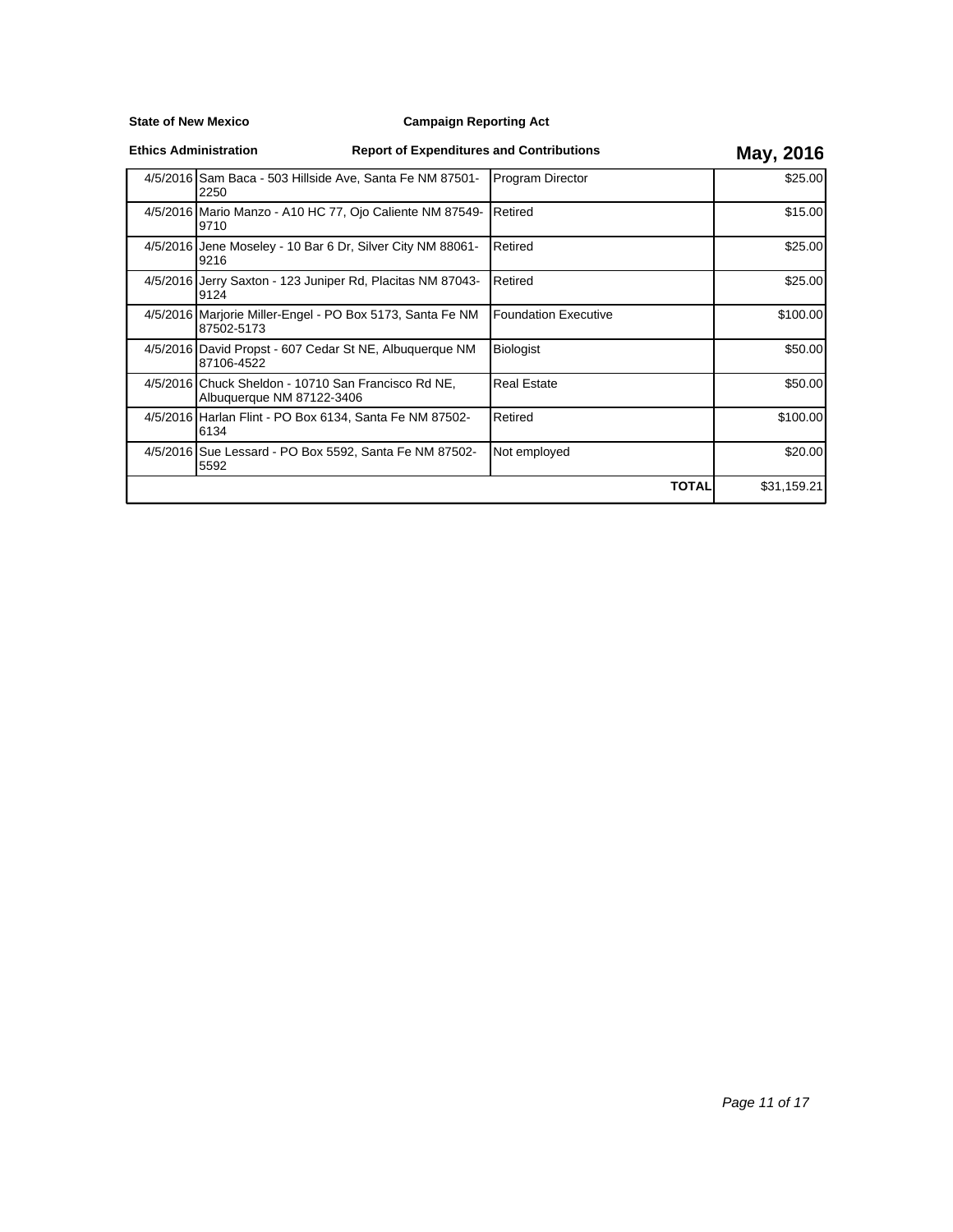**Campaign Reporting Act**

**Ethics Administration**

**Report of Expenditures and Contributions May, 2016**

### **FORM B 2**

### **IN-KIND CONTRIBUTIONS**

Political Committee's Name House Democratic Campaign Committee

Date Submitted: 5/9/2016 3:59:56 PM Date Run: 5/9/2016 3:59:56 PM Date Due: 5/9/2016 11:59:00 PM

| <b>DATE</b> | <b>NAME and ADDRESS of CONTRIBUTOR</b>                               | <b>OCCUPATION</b><br>(of any contributor who makes a<br>contribution of \$250 or more in an<br>election) | <b>VALUE</b> |
|-------------|----------------------------------------------------------------------|----------------------------------------------------------------------------------------------------------|--------------|
|             | 4/18/2016 Janice Paster - 5553 Eakes RD NE, Albuquerque<br>INM 87107 | <b>Attorney</b>                                                                                          | \$250.00     |
|             |                                                                      | <b>TOTAL</b>                                                                                             | \$250.00     |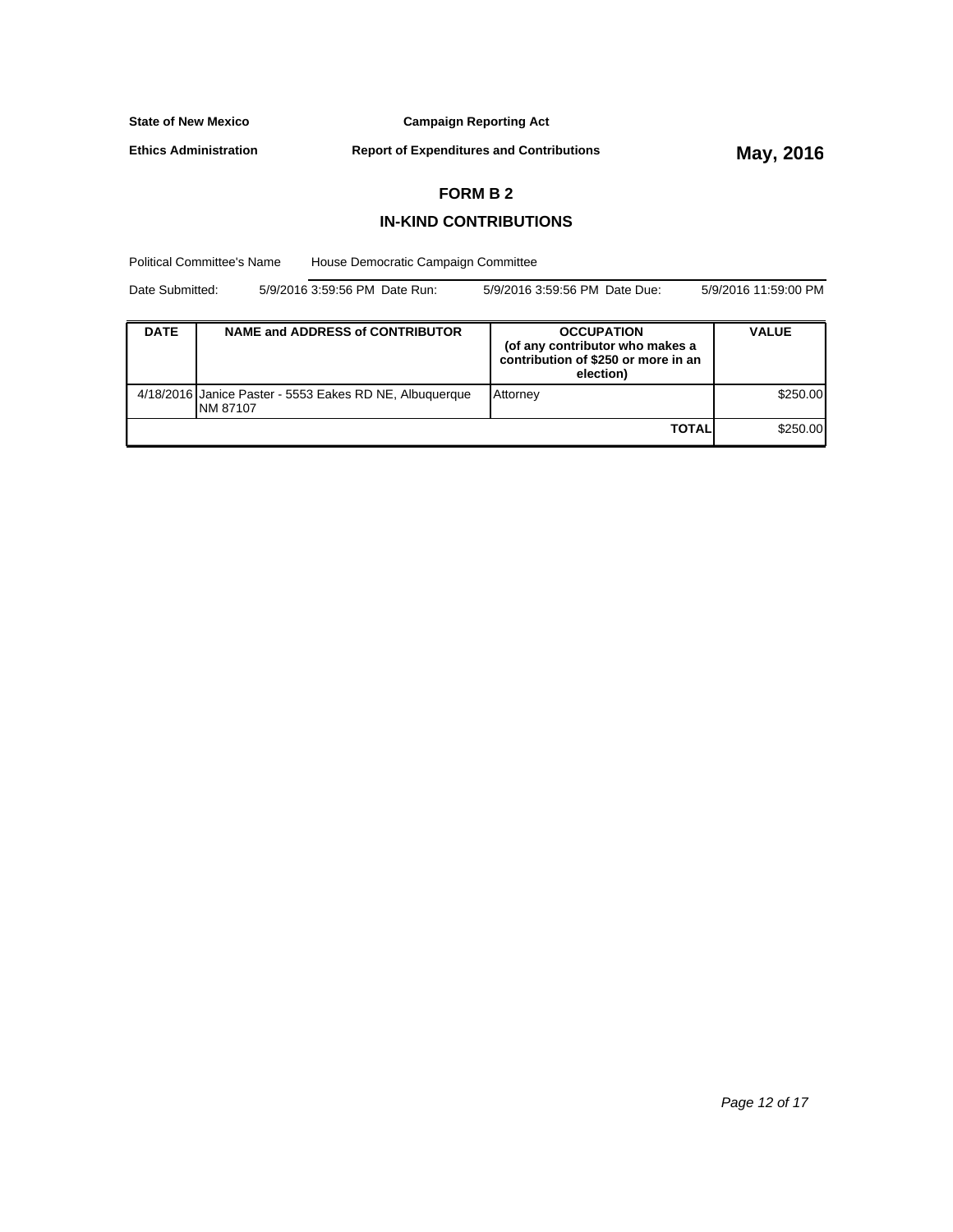**Campaign Reporting Act**

**Ethics Administration**

**Report of Expenditures and Contributions May, 2016** 

 $\overline{\phantom{0}}$ 

### **FORM B 3**

### **LOAN CONTRIBUTIONS**

| <b>Political Committee's Name</b> |  |                      | House Democratic Campaign Committee |  |                                     |              |                      |
|-----------------------------------|--|----------------------|-------------------------------------|--|-------------------------------------|--------------|----------------------|
| Date Submitted:                   |  |                      | 5/9/2016 3:59:56 PM Date Run:       |  | 5/9/2016 3:59:56 PM Date Due:       |              | 5/9/2016 11:59:00 PM |
| <b>DATE</b>                       |  | <b>TRANSFER DATE</b> |                                     |  | <b>NAME and ADDRESS of CREDITOR</b> |              | <b>AMOUNT</b>        |
|                                   |  |                      |                                     |  |                                     | <b>TOTAL</b> |                      |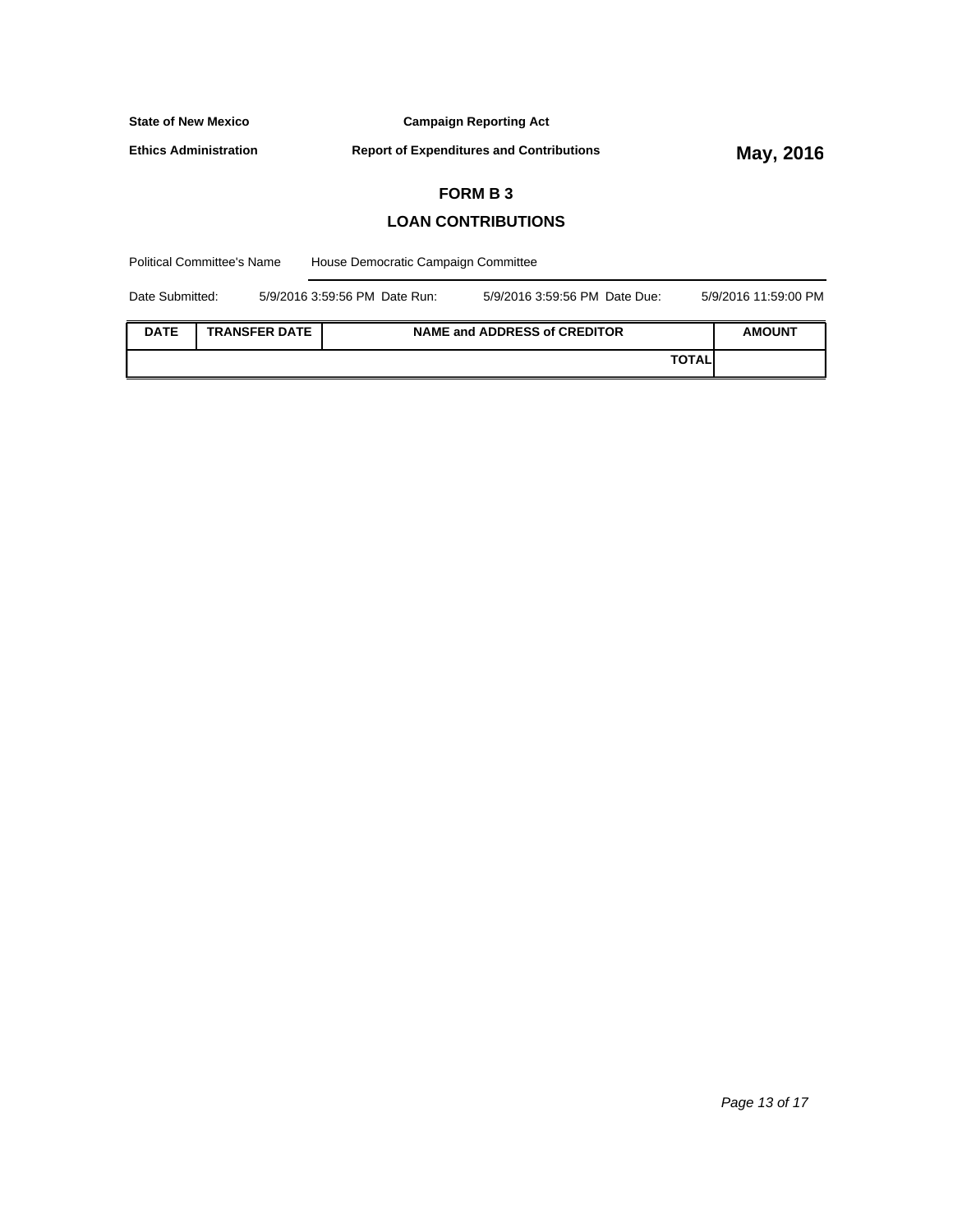| <b>State of New Mexico</b> |                                                                                 |                                     | <b>Campaign Reporting Act</b> |  |                      |
|----------------------------|---------------------------------------------------------------------------------|-------------------------------------|-------------------------------|--|----------------------|
|                            | <b>Ethics Administration</b><br><b>Report of Expenditures and Contributions</b> |                                     |                               |  | May, 2016            |
|                            |                                                                                 |                                     | <b>FORM B4</b>                |  |                      |
|                            |                                                                                 |                                     | <b>LOANS FORGIVEN</b>         |  |                      |
|                            | <b>Political Committee's Name</b>                                               | House Democratic Campaign Committee |                               |  |                      |
| Date Submitted:            |                                                                                 | 5/9/2016 3:59:56 PM Date Run:       | 5/9/2016 3:59:56 PM Date Due: |  | 5/9/2016 11:59:00 PM |
| <b>DATE</b>                | <b>NAME and ADDRESS of CREDITOR</b>                                             |                                     |                               |  | <b>AMOUNT</b>        |

**TOTAL**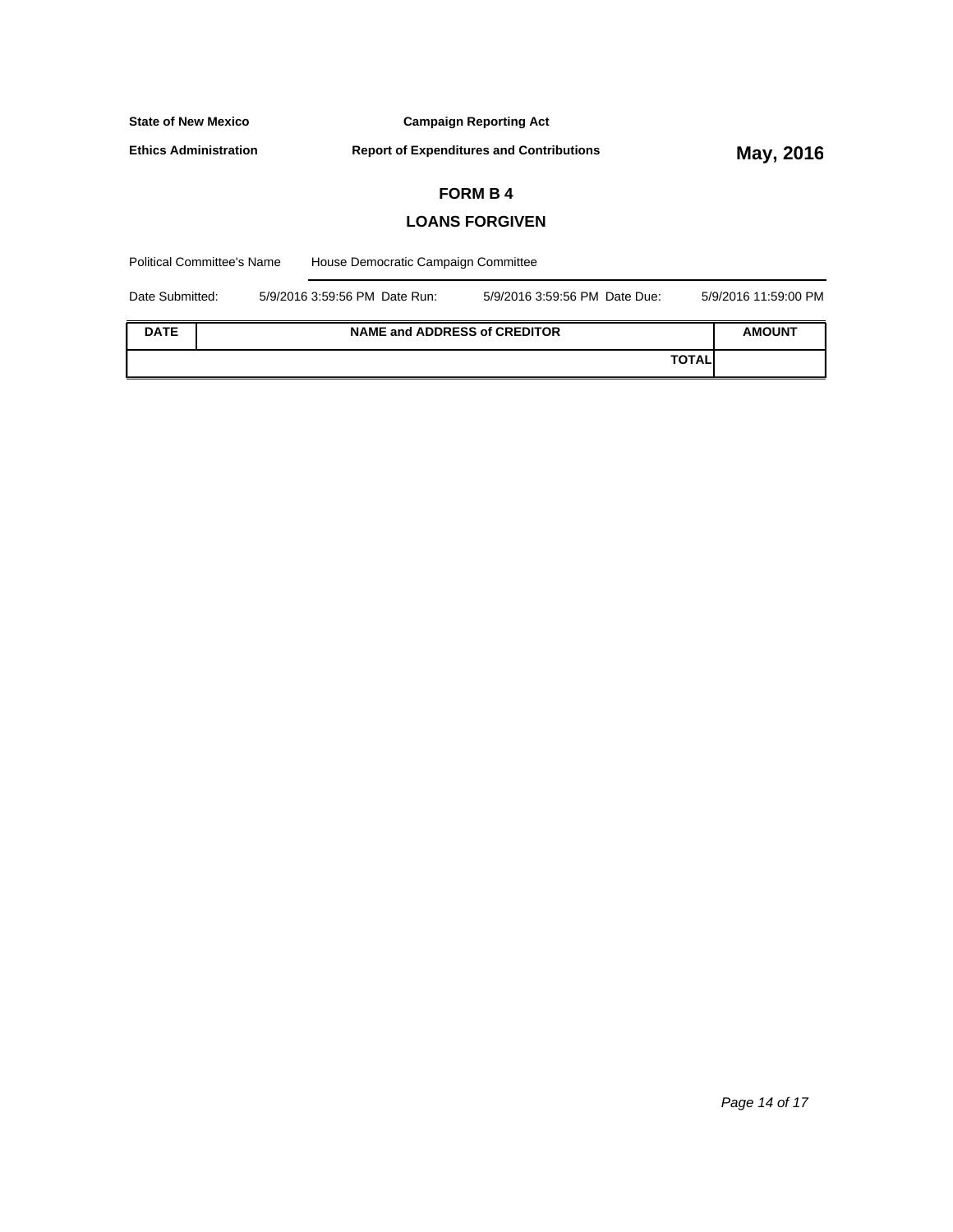**Ethics Administration**

**Campaign Reporting Act**

# **Report of Expenditures and Contributions May, 2016**

### **FORM C**

### **EXPENDITURES**

Political Committee's Name House Democratic Campaign Committee

Date Submitted: 5/9/2016 3:59:56 PM Date Run: 5/9/2016 3:59:56 PM Date Due: 5/9/2016 11:59:00 PM

| <b>DATE</b> | <b>NAME and ADDRESS of PAYEE</b><br><b>PURPOSE</b>                                    |                                          | <b>PRC Exp</b> | <b>AMOUNT</b> |
|-------------|---------------------------------------------------------------------------------------|------------------------------------------|----------------|---------------|
|             |                                                                                       |                                          |                |               |
|             | 5/2/2016 NM Food Bank Association - 5840 Office Blvd NE.<br>Albuquerque NM 87109      | Charitable<br>Contribution               |                | \$287.00      |
|             | 5/2/2016 NGP Van, Inc. - 1101 15th Street NW, Suite 500,<br>Washington DC 20005       | Merchant Account<br>Fees                 |                | \$554.00      |
|             | 5/1/2016 NGP Van, Inc. - 1101 15th Street NW, Suite 500,<br>Washington DC 20005       | Database                                 |                | \$1,320.00    |
|             | 4/26/2016 ALLS - 2021 Girard Ave SE #205, Albuquerque NM<br>87106                     | Research and<br><b>Campaign Services</b> |                | \$80,390.63   |
|             | 4/26/2016 USPS - 115 Cornell Dr SE, Albuquerque NM 87106                              | Postage                                  |                | \$6.45        |
|             | 4/22/2016 Don Mickey Designs - 1530 Girard Blvd NE,<br>Albuquerque NM 87106           | Printing                                 |                | \$310.84      |
|             | 4/22/2016 Leanne Leith - 333 Riverside Dr. SW, Albuquerque<br>INM 87105               | <b>Political Consulting</b>              |                | \$3,483.59    |
|             | 4/20/2016 Fred Lacher - 11417 Academy Ridge Rd NE,<br>Albuquerque NM 87111            | Refund of<br>Contribution                |                | \$90.00       |
|             | 4/5/2016 Blue Advantage Partners - PO Box 27066,<br>Albuquerque NM 87125              | Fundraising                              |                | \$4,000.00    |
|             | 4/5/2016 Jill Riester Consulting, LLC - 4525 Trumbull Ave<br>SE, Albuquerque NM 87108 | Bookkeeping                              |                | \$435.00      |
|             |                                                                                       |                                          | \$90,877.51    |               |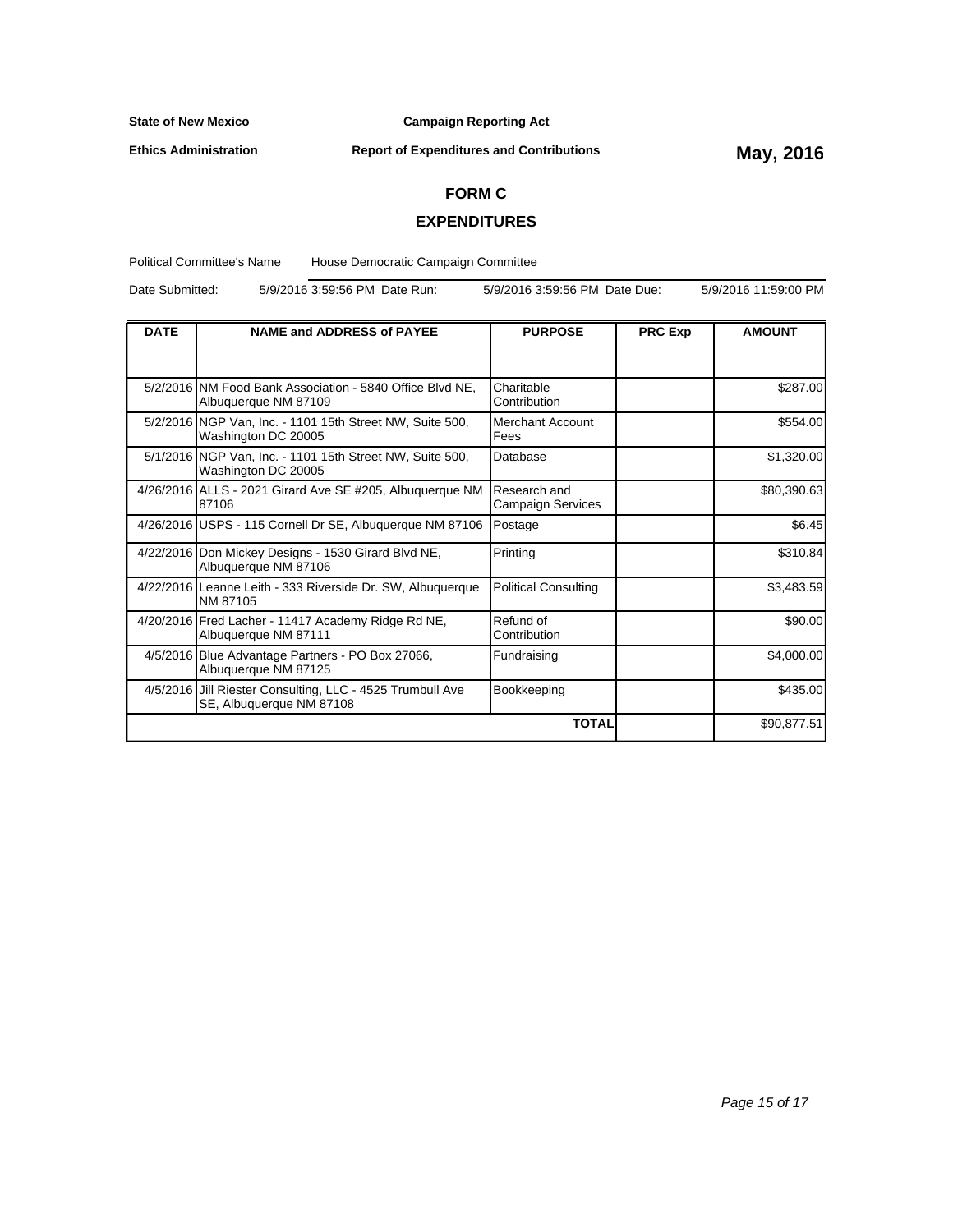**Ethics Administration**

**Report of Expenditures and Contributions May, 2016** 

# **FORM C 1**

# **LOAN REPAYMENTS**

| <b>Political Committee's Name</b> |  | House Democratic Campaign Committee |                               |              |                      |  |
|-----------------------------------|--|-------------------------------------|-------------------------------|--------------|----------------------|--|
| Date Submitted:                   |  | 5/9/2016 3:59:56 PM Date Run:       | 5/9/2016 3:59:56 PM Date Due: |              | 5/9/2016 11:59:00 PM |  |
| <b>DATE</b>                       |  | <b>NAME of CREDITOR</b>             |                               |              | <b>AMOUNT</b>        |  |
|                                   |  |                                     |                               | <b>TOTAL</b> |                      |  |